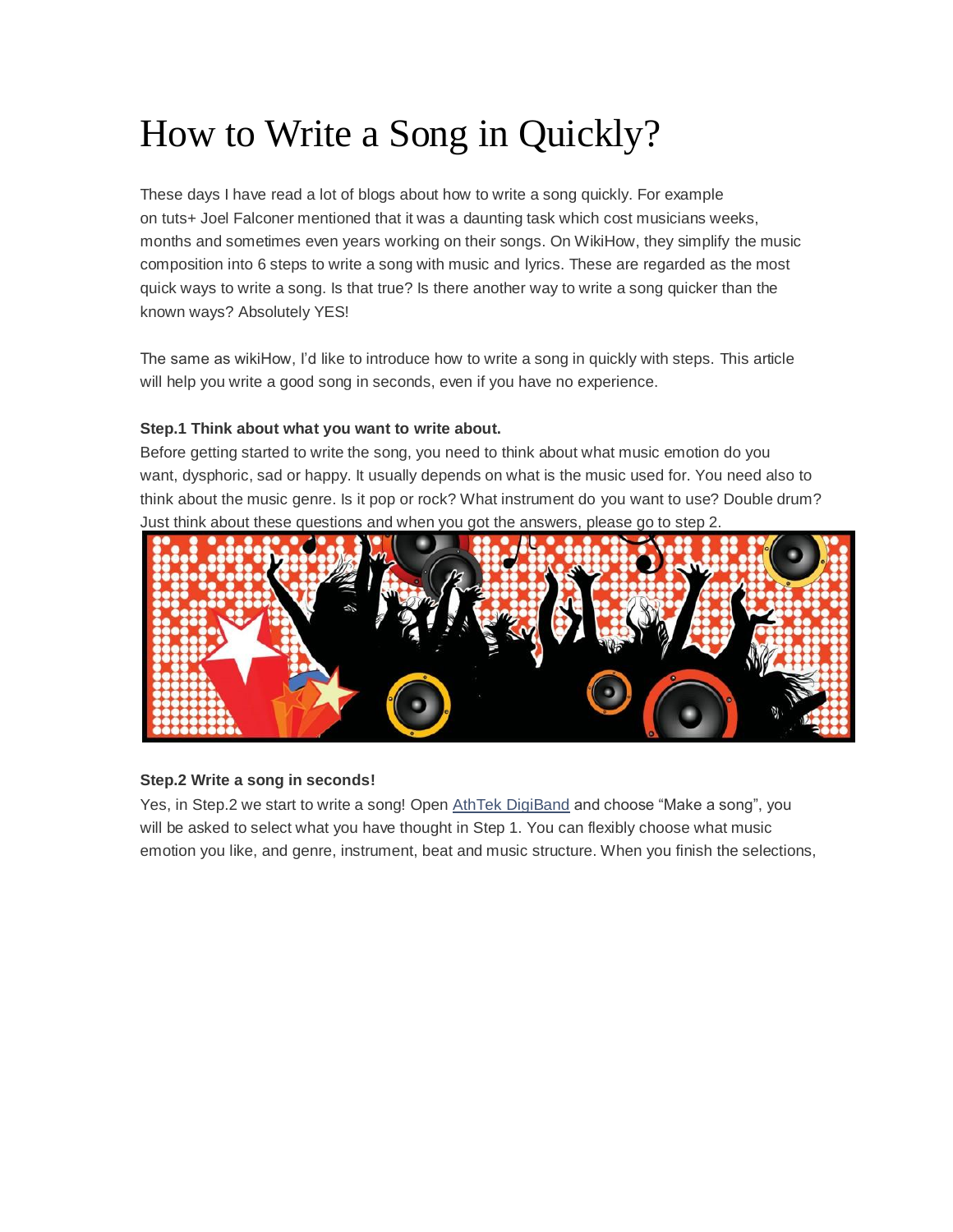| Information                                 |                                |                          |                      |         | Structure |                  |                      |              | Chord |                    |              |             |          |            |  |
|---------------------------------------------|--------------------------------|--------------------------|----------------------|---------|-----------|------------------|----------------------|--------------|-------|--------------------|--------------|-------------|----------|------------|--|
|                                             | Emotion Melodious<br>$\bullet$ | 츳<br>93.0<br>Bpm         | Beat $3/4$ $\bullet$ |         | Preset    | Type 3           | $\blacktriangledown$ | $\mathcal I$ |       | $\mathbb C$<br>Key |              | Scale Minor |          | $_{\rm G}$ |  |
|                                             |                                |                          |                      |         |           | Section          |                      | Bar Del      |       | Section            | Len          |             | Chord    |            |  |
| Instrument                                  |                                |                          |                      |         | 01        | Blank            | $\mathbf{1}$         |              | 01    | Blank              | $\mathbf{1}$ | Cm          | Cm       | Cm         |  |
| O<br>۰<br>Genre Pop<br>$\blacktriangledown$ |                                |                          |                      | 02      | Intro     | 8                | o                    |              |       |                    | #A           | #A          | #A       |            |  |
| Type                                        | Instru. group                  | Instru. name             |                      | Alt Del |           | $Verse 1-1$      | 8                    | o            |       | Intro              | 8            | #A          | #A       | #A         |  |
| 01                                          | <b>MELODY</b>                  | Vibraphone               | JJ.                  |         | 03        |                  |                      |              |       |                    |              | #A          | #A       | #A         |  |
| Solo<br>02                                  |                                |                          |                      |         | 04        | Verse 1-2        | 8                    | o            | 02    |                    |              | #A          | #A       | #A         |  |
|                                             | <b>WIND</b>                    | Clarinet                 | л                    |         |           |                  |                      |              |       |                    |              | #A          | #A       | #A         |  |
| 03                                          | <b>DRUM</b>                    | <b>Drum</b>              | л                    |         | 05        | Chorus 1-1       | 8                    | ۰            |       |                    |              | #A<br>#A    | #A<br>#A | #A<br>#A   |  |
| 04                                          | <b>PIANO</b>                   | <b>Acoustic Grand</b>    | L.                   | O       | 06        | Chorus 1-2       | 8                    | o            |       |                    |              | #A          | #A       | #A         |  |
| Acc.                                        |                                |                          |                      |         | 07        | Interlude 1      | 8                    | ø            |       |                    |              | 岩           | #A       | #A         |  |
| 05                                          | <b>GUITAR</b>                  | <b>Distortion Guitar</b> | L.                   | ø       |           |                  |                      |              |       |                    |              | #A          | #A       | #A         |  |
| 06                                          | <b>OTHER</b>                   | Celesta                  | r.                   | o       | 08<br>09  | Verse 2-1        | 8                    | o            |       |                    | 8            | #A          | #A       | #A         |  |
|                                             |                                |                          |                      |         |           | Chorus 2-1       | 8                    | o            |       | Verse 1-1          |              | Gm          | Gm       | Gm         |  |
|                                             |                                |                          |                      |         | 10        | Outro            | 4                    | o            | 03    |                    |              | 岩点          | #A       | #A         |  |
|                                             |                                |                          |                      |         |           |                  |                      |              |       |                    | #A           | #A          | #A       |            |  |
| Vocalist                                    |                                |                          |                      |         |           |                  |                      |              |       |                    |              | #A          | #A       | #A         |  |
|                                             |                                |                          |                      |         |           |                  |                      |              |       |                    |              | Gm          | Gm       | Gm         |  |
|                                             |                                |                          |                      |         |           |                  |                      |              |       |                    | #A           | #A          | #A       |            |  |
|                                             | Gender Female =                | Lyric a                  | $\mathcal{A}$        |         |           | Auto composition |                      |              |       |                    |              | #A          | #A       | #A         |  |

please click "Auto composition" button to generate the music.

## **Step.3 Optimize the music composition.**

You already have wrote a song in seconds, but sometimes you are not satisfied with the music. You need to optimize the music before exporting it as a music product. Fortunately, AthTek DigiBand supports to edit the music composition directly on the music tracks. You can refresh the track to change the entire rhythm or even to delete/add tracks to the music. You can also modify the options (music emotion, genre, instruments, etc.) to change the sound effects. When you are satisfied with your music, you can now export it as a music product.

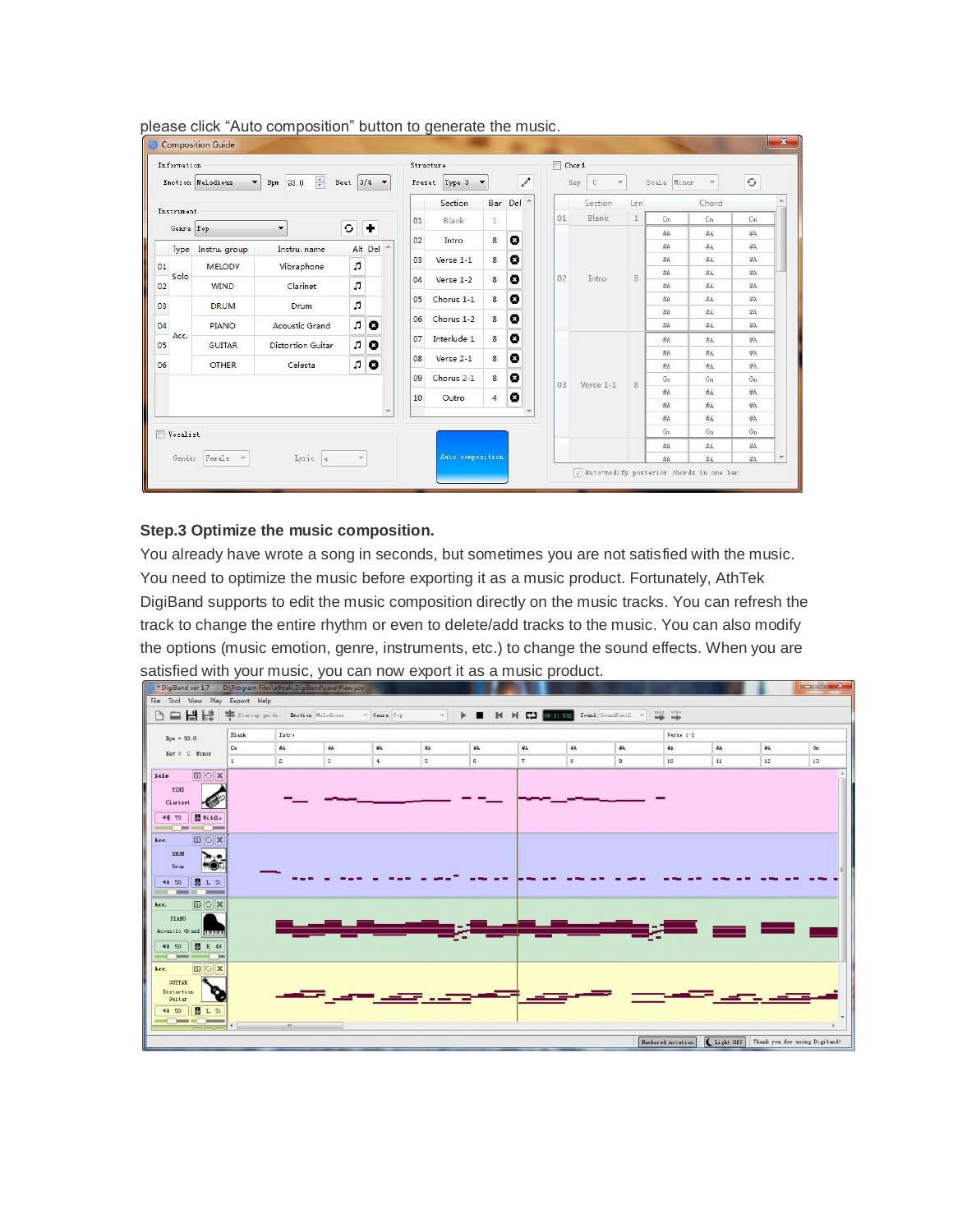### **Step.4 Listen to your music and create the lyrics.**

The lyrics could be a story, feelings or just your imaginations. Make sure the lyrics can match your music rhythms. Sing each line as your write it down making sure it has the right amount of syllables. You don't always have to rhyme but some here and there sound good, as long as your rhymes make sense and don't sound like you only put them there because you couldn't think of anything better that rhymed. Repeating a stanza a few times can be nice and it helps people recognize your song faster and be able to sing it.  $1$ 



### **Step.5 Sing and record the song you have wrote.**

OK, you have created music, you have wrote the lyrics. Now you need to attach the lyrics to the music to be a complete song. You can setup an audio recorder and a microphone on your computer, and play the music to record your singing. Till now, you have already wrote a song with